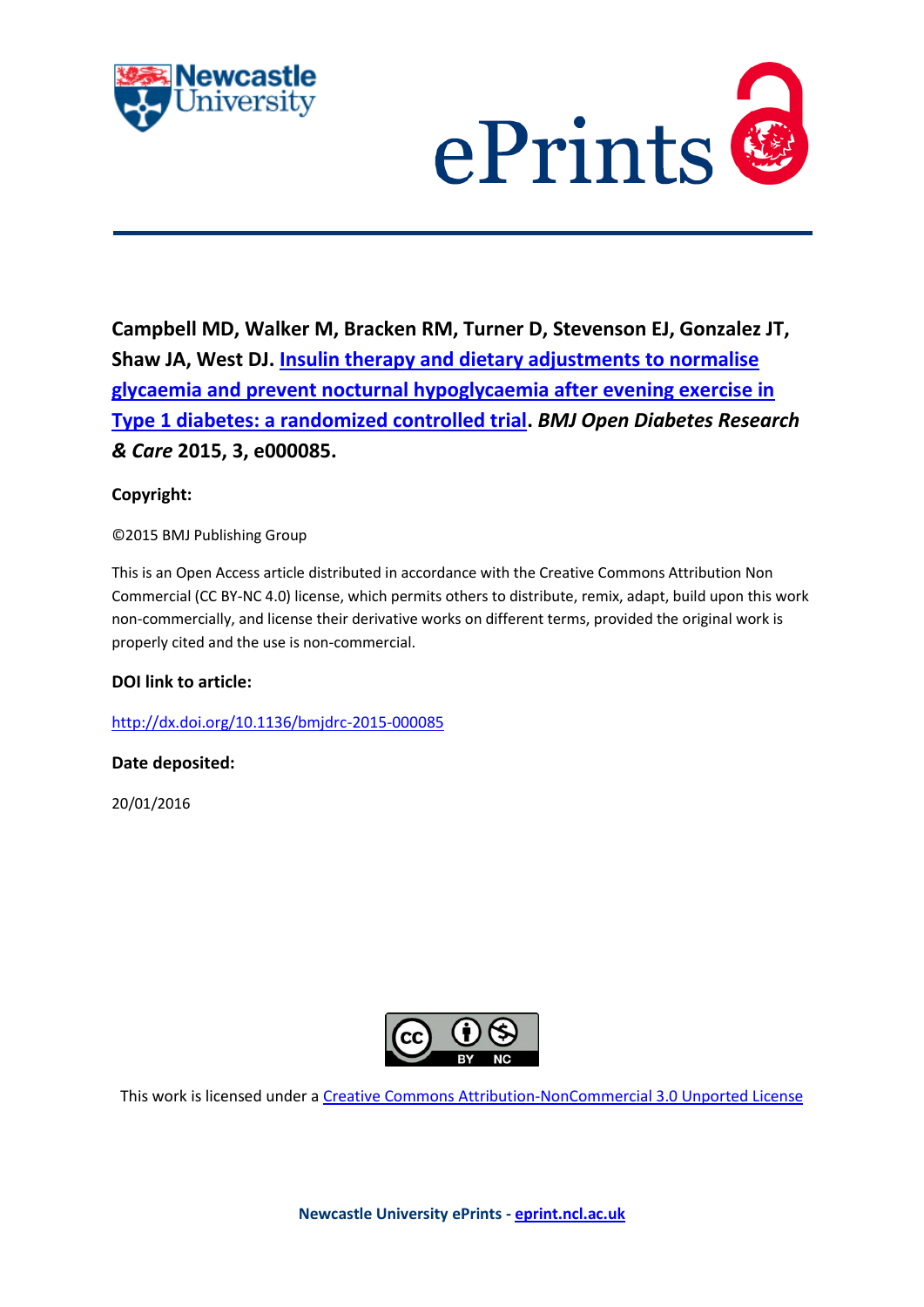# **BMJ Open Diabetes Research** & Care

# Insulin therapy and dietary adjustments to normalize glycemia and prevent nocturnal hypoglycemia after evening exercise in type 1 diabetes: a randomized controlled trial

Matthew D Campbell,<sup>1</sup> Mark Walker,<sup>2</sup> Richard M Bracken,<sup>3</sup> Daniel Turner,<sup>3</sup> Emma J Stevenson,<sup>1</sup> Javier T Gonzalez,<sup>1</sup> James A Shaw,<sup>2</sup> Daniel J West<sup>1</sup>

### ABSTRACT

To cite: Campbell MD, Walker M, Bracken RM, et al. Insulin therapy and dietary adjustments to normalize glycemia and prevent nocturnal hypoglycemia after evening exercise in type 1 diabetes: a randomized controlled trial. BMJ Open Diabetes Research and Care 2015;3:e000085. doi:10.1136/bmjdrc-2015- 000085

▸ Additional material is available. To view please visit the journal [\(http://dx.doi.org/](http://dx.doi.org/10.1136/bmjdrc-2015-000085) [10.1136/bmjdrc-2015-](http://dx.doi.org/10.1136/bmjdrc-2015-000085) [000085\)](http://dx.doi.org/10.1136/bmjdrc-2015-000085).

Received 18 January 2015 Revised 10 March 2015 Accepted 17 March 2015



<sup>1</sup> Faculty of Health and Life Sciences, Northumbria University, Newcastle-upon-Tyne, UK <sup>2</sup>Institute of Cellular Medicine, Newcastle University, Newcastle-upon-Tyne, UK <sup>3</sup>Diabetes Research Group, College of Medicine, Swansea University, Swansea, UK

Correspondence to Dr Daniel J West; d.j.west@northumbria.ac.uk Introduction: Evening-time exercise is a frequent cause of severe hypoglycemia in type 1 diabetes, fear of which deters participation in regular exercise. Recommendations for normalizing glycemia around exercise consist of prandial adjustments to bolus insulin therapy and food composition, but this carries only short-lasting protection from hypoglycemia. Therefore, this study aimed to examine the impact of a combined basal-bolus insulin dose reduction and carbohydrate feeding strategy on glycemia and metabolic parameters following evening exercise in type 1 diabetes.

**Methods:** Ten male participants (glycated hemoglobin: 52.4±2.2 mmol/mol), treated with multiple daily injections, completed two randomized study-days, whereby administration of total daily basal insulin dose was unchanged (100%), or reduced by 20% (80%). Participants attended the laboratory at ∼08:00 h for a fasted blood sample, before returning in the evening. On arrival (∼17:00 h), participants consumed a carbohydrate meal and administered a 75% reduced rapid-acting insulin dose and 60 min later performed 45 min of treadmill running. At 60 min postexercise, participants consumed a low glycemic index (LGI) meal and administered a 50% reduced rapid-acting insulin dose, before returning home. At ∼23:00 h, participants consumed a LGI bedtime snack and returned to the laboratory the following morning (∼08:00 h) for a fasted blood sample. Venous blood samples were analyzed for glucose, glucoregulatory hormones, non-esterified fatty acids, βhydroxybutyrate, interleukin 6, and tumor necrosis factor  $\alpha$ . Interstitial glucose was monitored for 24 h pre-exercise and postexercise.

Results: Glycemia was similar until 6 h postexercise, with no hypoglycemic episodes. Beyond 6 h glucose levels fell during 100%, and nine participants experienced nocturnal hypoglycemia. Conversely, all participants during 80% were protected from nocturnal hypoglycemia, and remained protected for 24 h postexercise. All metabolic parameters were similar. **Conclusions:** Reducing basal insulin dose with reduced prandial bolus insulin and LGI carbohydrate feeding provides protection from hypoglycemia during

## Key messages

- **Exening-time exercise is a frequent cause of** severe hypoglycemia in type 1 diabetes and fear of this deters participation in regular exercise.
- Recommendations for normalizing glycemia around exercise consist of prandial adjustments to bolus insulin therapy and food composition, but this carries only short-lasting protection from hypoglycemia.
- $\blacksquare$  We show that by reducing basal insulin dose in combination with reduced prandial bolus insulin and low glycemic index carbohydrate feeding, exercise-induced hypoglycemia can be avoided for 24 h following evening exercise. Moreover, this strategy is not associated with hyperglycemia, or adverse metabolic disturbances.

and for 24 h following evening exercise. This strategy is not associated with hyperglycemia, or adverse metabolic disturbances.

Clinical trials number: NCT02204839, ClinicalTrials.gov.

# INTRODUCTION

The American Diabetes Association advo-cates regular exercise in type [1](#page-8-0) diabetes, $<sup>1</sup>$  as</sup> this is associated with an improvement in a wide range of health outcomes.<sup>[2](#page-8-0)</sup> In reality, however, incorporation of exercise into everyday life is significantly hampered by the risk of exercise-induced hypoglycemia.[3](#page-8-0) Fear of hypoglycemia, particularly during the night, is a major barrier to participation in regular exercise $4$  as the risk of hypoglycemia is magnified when exercise is performed in the evening, as falling b[lood](#page-8-0) glucose is likely to occur while sleeping. $5-7$  Indeed, a large proportion of patients with type 1 diabetes report a lack of practical advice for

**BMJ**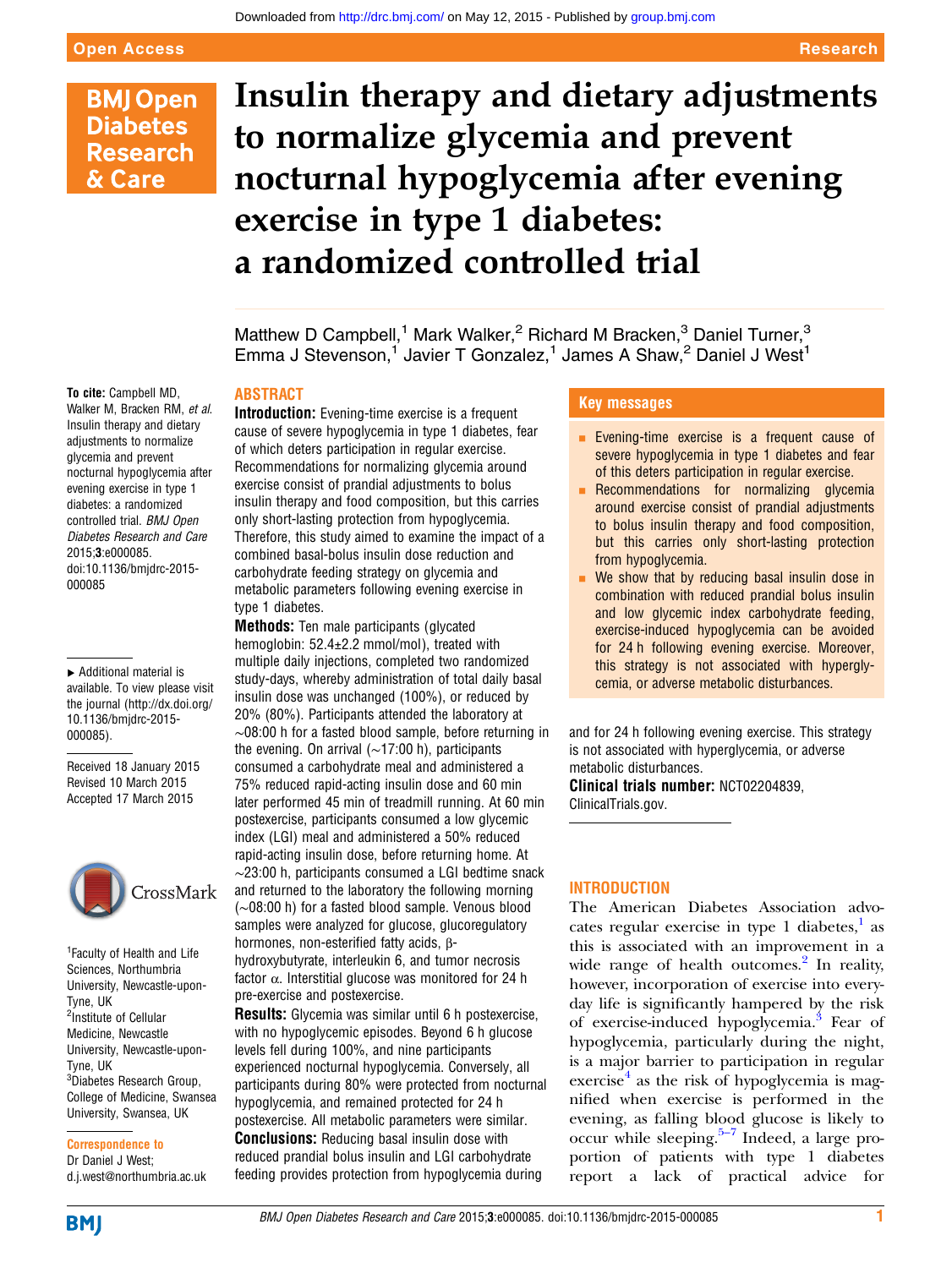#### Clinical care/education/nutrition/psychosocial Research

preventing hypoglycemia after exercise, and many feel largely uninformed about insulin administration and carbohydrate intake around exercise.<sup>[4](#page-8-0)</sup> Moreover, considering the complexity in normalizing glycemia acutely after exercise, many patients are concerned about losing control of wider diabetes management and long-term glycemic control when exercise is performed regularly. Clearly, it is imperative that individuals can effectively manage glycemia following exercise in order to benefit from adherence to regular exercise.

Our laboratory has demonstrated that it is possible to normalize glycemia early after exercise by making mealtime adjustments to both rapid-acting insulin administration<sup>8</sup> 9and postexercise carbohydrate composition.[7](#page-8-0) Specifically, consuming postexercise foodstuffs that elicit a low glycemic index (GI), while employing a reduction to rapid-acting insulin dose, protects patients from early-onset hypoglycemia, and minimizes exposure to postprandial hyperglycemia and inflammation.<sup>7</sup>  $\frac{8}{3}$ Unfortunately, these acute prandial adjustments carry only short-lasting protection from hypoglycemia; glucose nadirs are still likely to occur beyond ∼8 h postexercise, and during the hours of sleep if exercise is performed in the evening.<sup>[7](#page-8-0)</sup> It may be prudent to adjust the dose of basal insulin that is administered over the course of the exercise day. Considering that late falls in glycemia following evening exercise typically coincide at ∼8 h postexercise,  $78^{10}$  and during the time of sleep,  $7^{10}$  11 basal insulin may play a major role. Although basal insulin reduction is sometimes advocated in clinical practice, there is currently a lack of evidence to support this advice, especially if patients are also employing acute prandial-based strategies.<sup>[12](#page-8-0)</sup>

Within the literature, alterations to the basal component of an insulin regimen have been predominantly trialed in individuals treated with continuous subcutaneous insulin infusion (CSII) therapy. $13-16$  $13-16$  When infusion rate is reduced or suspended for exercise, the risk of developing hypoglycemia can be reduced by up to two-thirds.[16](#page-8-0) However, a large proportion of patients are treated using a basal-bolus regimen with multiple daily injections (MDIs). This is a far less flexible method of insulin delivery than CSII, meaning even small changes in dose may have significant and long-lasting effects. Moreover, there is even less information for performing exercise in the evening, especially when insulin replacement is provided using MDIs. While reducing basal insulin dose could potentially prevent hypoglycemia in the hours following exercise, it is possible that heavily reducing pre-exercise and post-exercise rapid-acting insulin dose may induce periods of sustained hyperglycemia, promoting inflammation and causing other hormonal and metabolic disturbances.

This study aimed to examine the effects of reducing basal insulin dose, when employing acute prandial adjustments to rapid-acting insulin and carbohydrate feeding, on early, late-nocturnal, and next day glycemia, after evening exercise in type 1 diabetes. In addition, we

aimed to assess the impact of such a strategy on the metabolic, inflammatory, and counter-regulatory hormonal responses.

# **METHODS**

#### **Patients**

Eligibility criteria included age 18–35 years, diabetes duration  $>2$  years, and glycated hemoglobin (HbA1c)  $<8.0\%$ (64 mmol/mol). In addition, participation required absence of all diabetes-related complications including impaired awareness of hypoglycemia (assessed via the Clarke method<sup>[17](#page-8-0)</sup>), no medication other than insulin, and participation in regular exercise (a minimum of 30 min aerobic exercise at least three times per week). Ten males with type 1 diabetes were recruited ((mean  $\pm$ SEM) age 27 $\pm$ 2 years, body mass index 25 $\pm$ 0.8 kg/m<sup>2</sup>, diabetes duration 12±2 years, HbA1c 6.9±0.2% (52.4  $\pm 2.2$  mmol/mol), VO<sub>2peak</sub> 51.3 $\pm 2.1$  mL/kg/min), all of whom successfully completed the study. All were using a basal-bolus regimen comprising glargine (n=8) or detemir (n=2) long-acting insulin, and rapid-acting insulin aspart. Participants had been stable on their respective insulin regimen for a minimum of 1 year. Fifty percent of participants using insulin glargine administered this in the morning, and 50% in the evening. Both participants using insulin detemir administered this twice daily (morning and evening). All were familiar with carbohydrate counting, administering 1.0±0.2 units (IU) of insulin aspart per 10 g of carbohydrate.

Fully informed written consent was obtained from all participants following study approval by the local National Health Service Research Ethics Committee (13/NE/0016; NCT02204839). Participants attended the Newcastle National Institute for Health Research Clinical Research Facility exercise laboratory for a preliminary screening visit as described previously in detail,<sup>[8](#page-8-0)</sup> before returning to establish peak cardiorespiratory parameters during the completion of an incremental-maximal treadmill running protocol as per the methods of Campbell et  $al^7$ <sup>8</sup> Following these two preliminary visits, participants performed two experimental trials in a randomized and counterbalanced fashion, which were separated by 7 days (see online supplementary 1 for a schematic of the experimental design).

#### Prelaboratory phase

#### Continuous glucose monitoring

Participants were fitted with a continuous glucose monitor (CGM; Paradigm Veo, Medtronic Diabetes, Northridge, California, USA) a minimum of 48 h before each experimental arm. An Enlite sensor (Medtronic MiniMed, Northridge, California, USA) was inserted into the posterolateral abdominal region to minimize physiological time lags between blood and interstitial glucose,<sup>[18](#page-8-0)</sup> with the site of insertion replicated on each visit. Although the Paradigm Veo provides real-time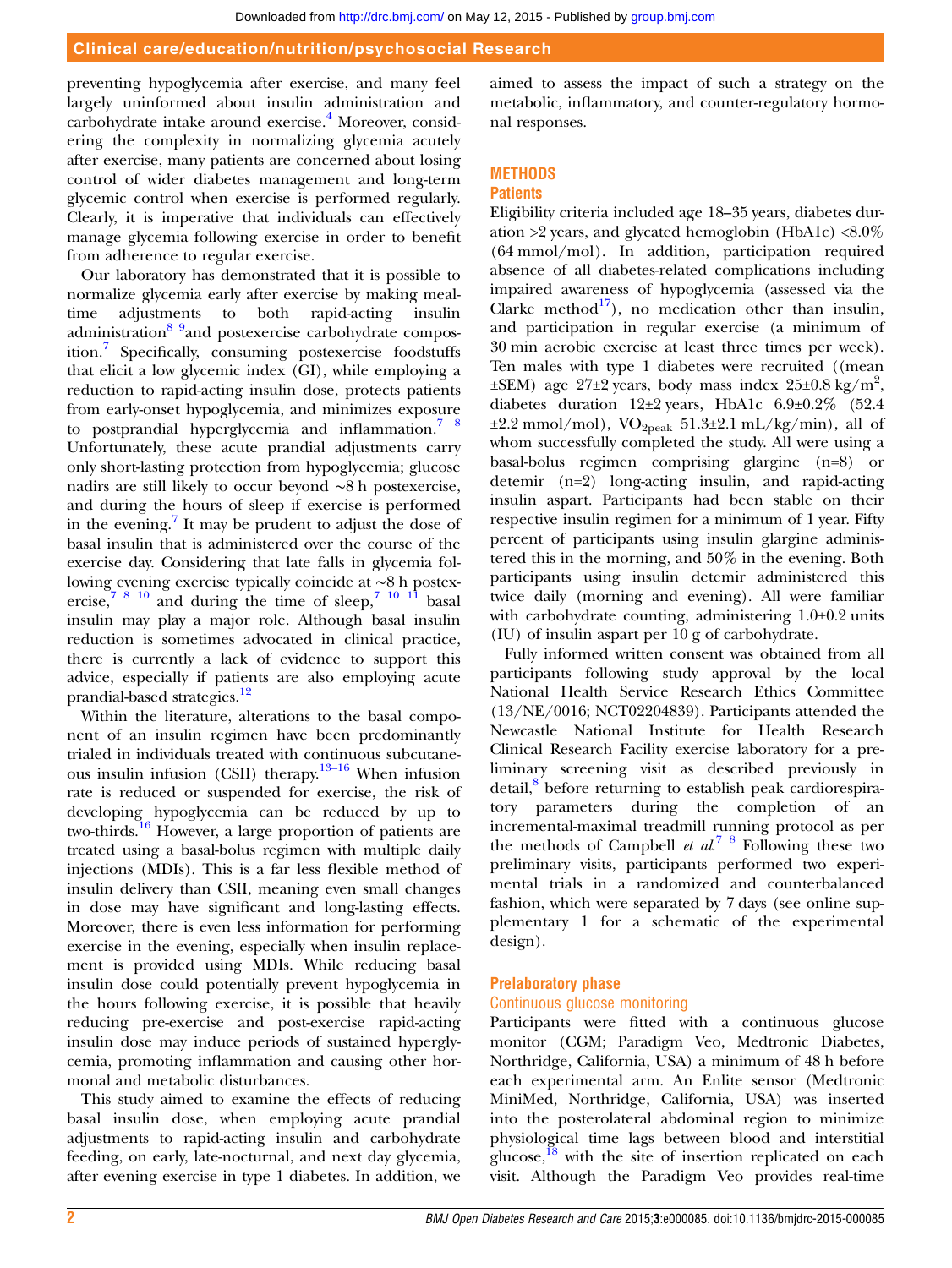glucose profiles as part of an insulin pump facility, participants did not use CSII and continued their usual basalbolus insulin regimen. The CGM was installed with glucose alerts that were set at  $\leq 3.5$  and  $\geq 16.0$  mmol/L during the pretrial period, but the high glucose alert was discontinued after experimental trials. During CGM wear, participants provided a minimum of four daily capillary blood glucose test readings (GlucoMen LX, Menarini, Diagnostics, Berkshire, UK) that were entered into the CGM for calibration purposes. Capillary glucose values, not real-time CGM data, were used for selfinformed rapid-acting insulin administration.

#### Diet and activity replication

Participants were required to replicate their diet (assessed using weighed dietary recording sheets) and instructed to maintain their normal insulin regimen, with basal dose standardized (dose, injection site, and time of injection) for 24 h before each experimental trial day. The start of the experimental trial day was considered as the morning sample prior to evening attendance. Throughout this time, participants were provided with a pedometer (Omron Healthcare Europe BV, Hoofdorp, the Netherlands) to record total step count. Participants were instructed to maintain similar patterns of activity across trials avoiding strenuous activity in the preceding 48 h.

#### Experimental trial day

The intervention consisted of either maintaining regular basal insulin dose (100%; 34±4 IU), or reducing the total amount of basal insulin dose administered across this day to  $80\%$  (ie, a  $20\%$  reduction;  $27\pm3$  IU). Basal dose timings were maintained throughout as per each participant's individual regimen. On the day after exercise, participants under the 80% condition returned to their usual full basal insulin dose.

Participants presented to the laboratory on the morning of each main trial at ∼08:00 h for a resting, fasted venous blood sample via venepuncture. This blood sample defined the start of each experimental arm. Participants then consumed a standardized cerealbased breakfast meal (sugar-coated corn flakes, peaches, and semiskimmed milk; 534±27 kcal), before being discharged from the laboratory. At ∼13:00 h participants consumed a standardized pasta-based lunch meal (pasta, tomato-based sauce, cheddar cheese, olive oil 951±40 kcal) which was prescribed to them by the research team, before returning for the evening visit at ∼17:00 h. Each meal equated to 1.3 g carbohydrate/kg body mass, so that when combined with meals provided in the laboratory, total carbohydrate intake across the day was calculated to constitute ∼5.0 g carbohydrate/kg body mass.<sup>[19](#page-8-0)</sup> The combined macronutrient content of all meals equated to carbohydrate=77%, fat=12%, and protein=11%. Patients administered their usual (full/ unchanged) rapid-acting insulin dose with both pretrial meals. Between morning and evening visits, CGM

continued to capture interstitial glucose under freeliving conditions.

Participants arrived for the evening laboratory visit at ∼17:00 h. Individual trial start time was replicated across conditions. On arrival at the laboratory, participants assumed a seated and rested position while a 20-gauge cannula (Vasofix, B. Braun, Melsungen AG, Melsungen, Germany) was inserted into the antecubital vein of their non-dominant arm. Following a resting blood sample, participants self-administered a 25% (2.0±0.5 IU) dose (ie, a  $75\%$  reduction<sup>[9](#page-8-0)</sup>) of rapid-acting insulin into the abdomen. Injection site was standardized across trials by administration at mid-point between the iliac crest and naval.[7 8 20 21](#page-8-0) With this insulin dose, participants consumed a pre-exercise carbohydrate bolus (sugar-coated corn flakes, peaches, semiskimmed milk; 415±17 kcal) equating to 1.0 g carbohydrate/kg body mass. Following this bolus, participants remained rested for 60 min, at which point a second blood sample was drawn immediately before starting 45 min of treadmill (Woodway, Weil am Rhein, Germany) running at a speed calculated to elicit  $70\%$  of VO<sub>2peak</sub>. This exercise intensity falls within current recommendations of the American College of Sports Medicine.<sup>[22](#page-8-0)</sup> Breath-by-breath respiratory parameters (MetaLyzer 3B, Cortex, Leipzig, Germany) and heart rate (S810, Polar, Kempele, Finland) were continuously recorded during exercise. Immediately following exercise, a blood sample was taken, with subsequent samples at 15, 30, and 60 min postexercise. In between all blood draws, a stylet (Vasofix Stylet, B. Braun Melsungen AG, Melsungen, Germany) and periodic infusion of saline was used to keep the cannula patent.

At 60 min postexercise, participants self-administered a rapid-acting insulin dose reduced by  $50\%$  (4.0±0.3 IU) into the contralateral abdominal site to the previously administered pre-exercise rapid-acting insulin injection.<sup>8</sup> With this, participants consumed a carbohydrate-based postexercise meal (basmati rice, tomato-based sauce, turkey breast, and an isomaltulose orange flavored drink (10% solution); 402±31 kcal) designed to elicit a low GI (GI=37) response, providing 1.0 g carbohydrate/kg body mass, as per Campbell et  $al^7$  $al^7$  Following this meal, participants were discharged, receiving transport home. CGM continued to capture overnight interstitial glucose under free-living conditions between evening and morning visits. At approximately 180 min following the postexercise meal (240 min postexercise), participants consumed a low GI (GI=38) bedtime snack (Soya and linseed burgen sliced bread, and an isomaltulose orange flavored drink (10% solution); 204±9 kcal), equating to ∼0.4 g carbohydrate/ kg body mass, and omitting rapid-acting insulin.<sup>7</sup> Participants were contacted before the bedtime snack to ensure compliance. Participants were required to replicate sleeping patterns as much as possible across trials.

On the subsequent morning (∼08:00 h), following each main trial, participants returned to the laboratory for a fasting blood sample and were given a standardized breakfast meal (sugar-coated corn flakes, peaches,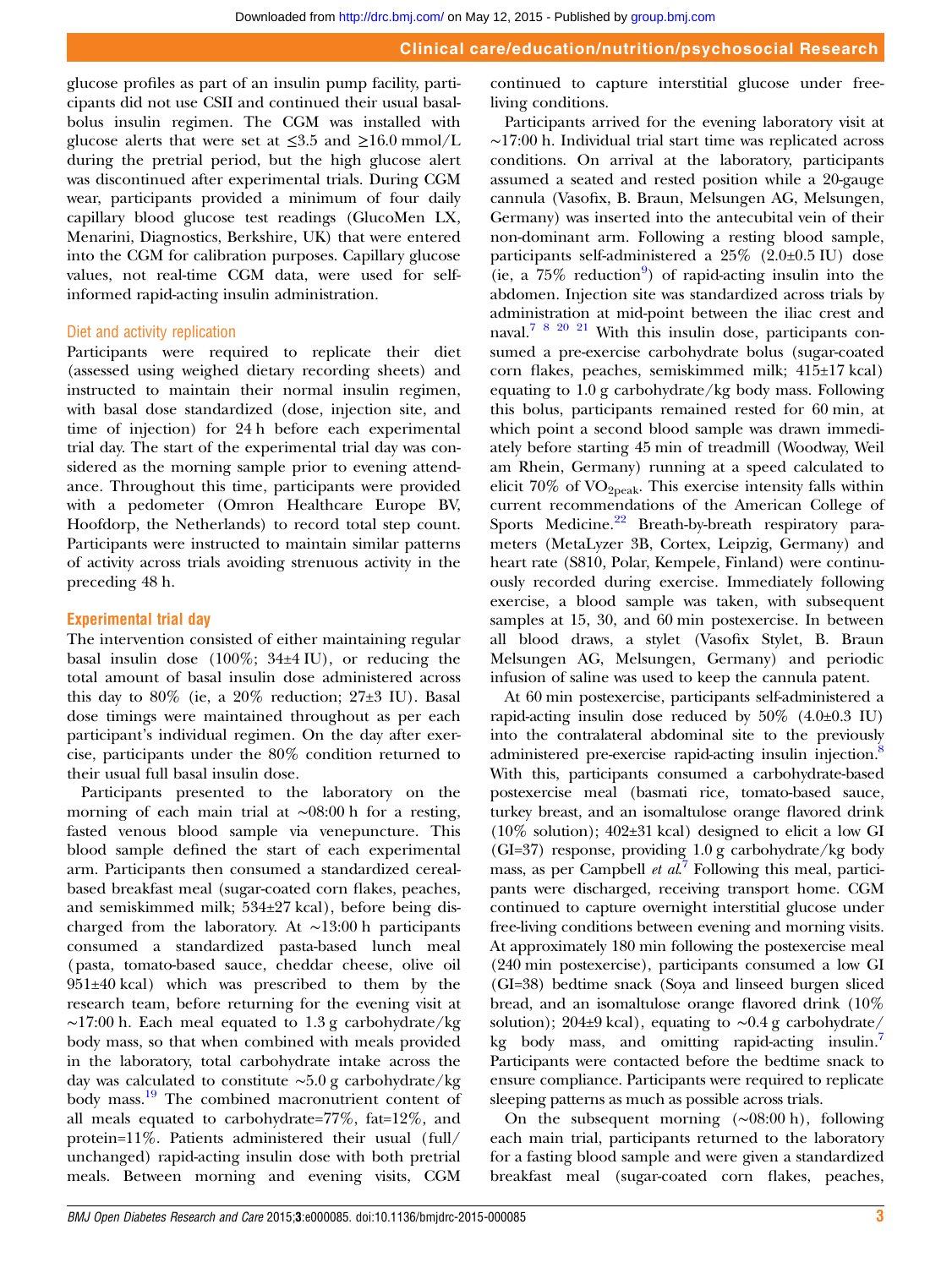<span id="page-4-0"></span>semiskimmed milk; 415±17 kcal) administering their usual (full/unchanged) rapid-acting insulin dose (8.0 ±1.0 IU). Following consumption of this meal, participants were discharged from the laboratory with monitoring of interstitial glucose via CGM for a further 11 h (ie, 24 h from exercise cessation). During this time, participants continued to self-record their diet using the weighed food diaries. Basal dose over the course of this day was maintained at 100% according to each participant's usual regimen.

#### Blood sampling

At each time point, 10 mL of venous whole blood was taken, with 20 µL used for the immediate quantification of blood glucose and lactate (Biosen C-Line, EKF Diagnostic GmbH, London, UK), and 10 µL for hemoglobin and hematocrit (HemoControl, EKF Diagnostic, GmbH) which was used to correct for changes in plasma volume<sup>23</sup> before and during exercise. The remaining sample was dispensed equally into serum separation and lithium-heparin (Vacuette, Greiner Bio-One GmbH, Kremsmünster, Austria) tubes before being centrifuged for 15 min at 3000 rpm at 4°C and stored at −80°C for retrospective analysis of serum insulin (Invitron Insulin Assay, Invitron, Monmouth, UK), cortisol (Cortisol Parameter Assay Kit, R&D systems, Roche Diagnostics, West Sussex, UK), non-esterified fatty acids (RANBUT, Randox Laboratories, London, UK), β-hydroxybutyrate (RANBUT, Randox Laboratories, London, UK), and plasma glucagon (Glucagon EIA, Sigma-Aldrich, St. Louis, Missouri, USA), epinephrine (CAT ELISA, Eagle Biosciences, London, UK), interleukin 6 (IL-6; Human IL-6 Quantikine ELISA, R&D Systems, Roche Diagnostics, West Sussex, UK), and tumor necrosis factor α (TNF-α; Human TNF-α Quantikine ELISA, R&D Systems, Roche Diagnostics, West Sussex, UK). The intra-assay coefficient of variation was <10% for all assays. Owing to assay cross-reactivity with insulin detemir, only participants treated with insulin glargine were included in serum insulin analysis (n=8).

#### Data analysis

Hypoglycemia was defined as a blood or interstitial glucose concentrations of ≤3.9 mmol/L, and hyperglycemia was defined at  $\geq 8.0$  mmol/L.<sup>7</sup> <sup>8</sup> For interstitial glucose data, a hypoglycemic or hyperglycemic episode was defined as three consecutive readings (totaling 15 min) below each respective glucose threshold. CGM data were downloaded after each experimental trial and retrospectively processed/analyzed using CareLink Pro software (Medtronic Diabetes, Northridge, California, USA). Complete CGM data were obtained from all participants, with no missing data streams. The mean absolute difference between interstitial glucose and capillary blood glucose meter readings over both trials was 1.2±1.1 mmol/L. Area under the curve was calculated using the methods described by Wolever and Jenkins.<sup>[24](#page-8-0)</sup>

Statistical analysis was performed using PASW Statistics V.18 software (IBM, Armonk, New York, USA) with significance set at p≤0.05. Interactions of time and condition were examined using repeated measures analysis of variance. Where significant p values were identified for interaction effects (time×condition), basal insulin dose was deemed to have influenced the response, and simple main effects analyses were performed. Significant main effects of time were further investigated using Bonferroni adjusted pairwise comparisons. Where relevant, paired samples t tests were conducted. Data are presented as mean±SEM.

#### RESULTS

Glycemic control was similar during the 24 h prior to each initial morning visit (CGM mean interstitial glucose: 100% 8.1±0.3, 80% 8.2±0.4 mmol/L; p=0.962; and total interstitial glucose area under the curve: 100% 11 593±547, 80% 12 024±949 mmol/L/min; p=0.876). During this time, no differences were observed in total energy consumed (100% 2333±167, 80% 2357±191 kcal;  $p=0.982$ ), with contribution from carbohydrate (100%) 53 $\pm$ 3, 80% 53 $\pm$ 3%; p=0.998), fat (p=0.998), and protein (p=0.991) similar. In addition, total rapid-acting insulin units administered (100% 30±3, 80% 30±3 IU; p=0.922) as well as levels of activity (100% 5721±96, 80% 5703 ±101 steps; p=0.901) were comparable.

On the morning of the trial, resting, fasted blood glucose concentrations (figure 1), and fasting serum insulin were similar between conditions [\(table 1](#page-5-0)). In addition, there were no differences in counter-regulatory hormone, metabolite [\(table 1\)](#page-5-0), or inflammatory cytokines (fi[gure 2\)](#page-6-0).

On arrival to the laboratory in the evening, participants displayed similar serum insulin ([table 1\)](#page-5-0) and blood glucose concentrations (figure 1). There were no



Figure 1 Time-course changes in morning time fasted and daytime blood glucose concentrations. Data presented as mean±SEM. Diamonds=100%, circles=80%. \*Indicates a significant difference in blood glucose between 100% and 80% (p≤0.05). Morning 1, baseline morning.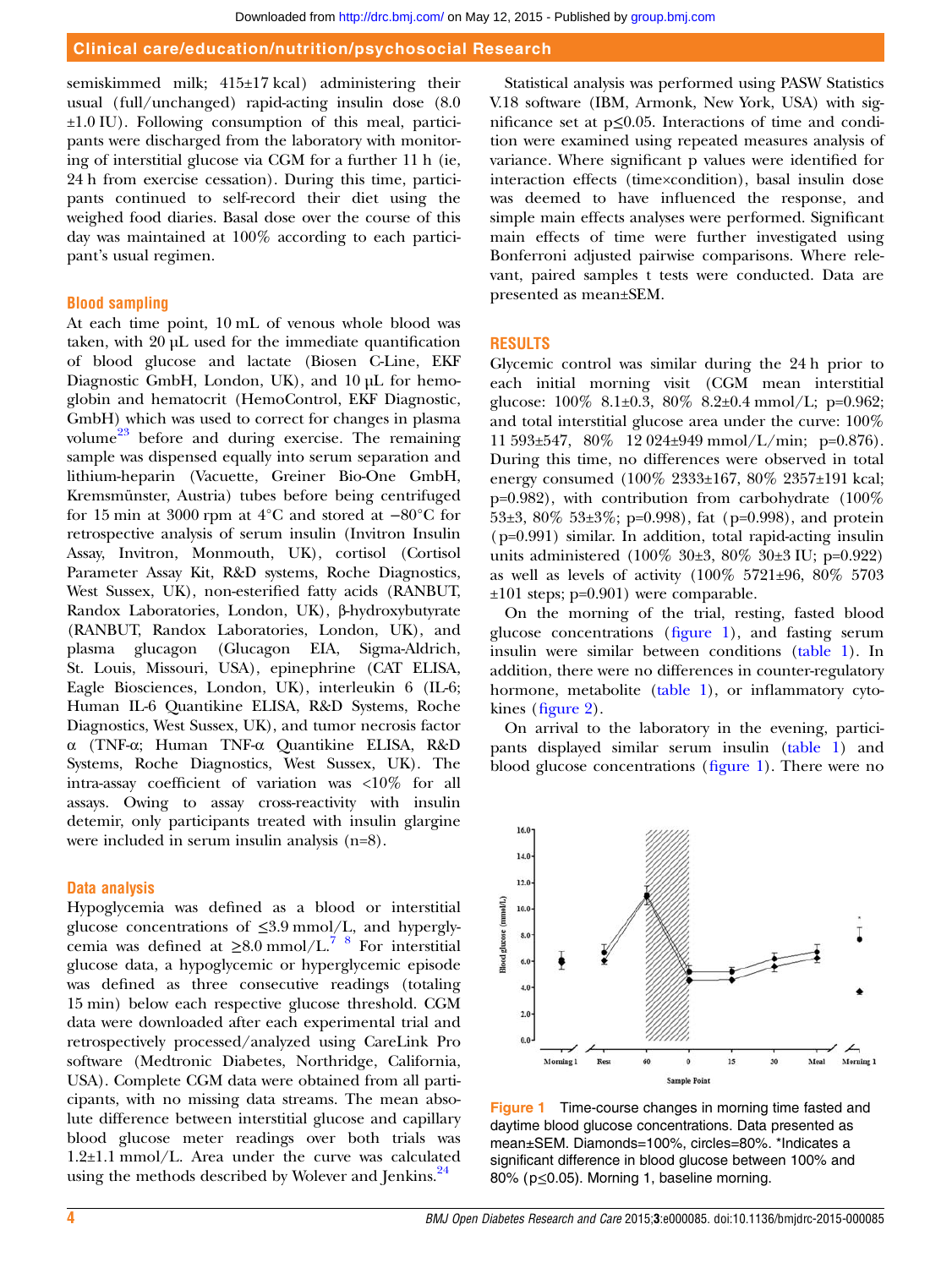|        |                                                                                              | Table 1 Serum insulin, counter-regulatory hormone and                                                                                                                                                 |   |                                  |                               | metabolite responses under basal-bolus insulin dose manipulation                                                                                                                  |                  |                              |                              |                |           |
|--------|----------------------------------------------------------------------------------------------|-------------------------------------------------------------------------------------------------------------------------------------------------------------------------------------------------------|---|----------------------------------|-------------------------------|-----------------------------------------------------------------------------------------------------------------------------------------------------------------------------------|------------------|------------------------------|------------------------------|----------------|-----------|
|        |                                                                                              |                                                                                                                                                                                                       |   |                                  |                               |                                                                                                                                                                                   |                  |                              |                              | <b>ANOVA p</b> |           |
|        | Morning <sub>1</sub>                                                                         | <b>Rest</b>                                                                                                                                                                                           | ш | 8                                | 0                             | 15                                                                                                                                                                                | 30               | Premeal                      | <b>Morning 2</b>             |                | ပ<br>1    |
|        | Serum insulin (pmol/L)                                                                       |                                                                                                                                                                                                       |   |                                  |                               |                                                                                                                                                                                   |                  |                              |                              |                |           |
| 100%   | $111 + 23$                                                                                   | $32 + 19$                                                                                                                                                                                             |   | $136 + 19$                       | $173 + 3211$                  | $143 + 23$                                                                                                                                                                        | $29 + 23$        | $112 + 17$                   | $115 + 16$                   | $=0.012$       | $-0.871$  |
| 80%    | $112 + 23$                                                                                   | $129 + 18$                                                                                                                                                                                            |   | $138 + 18$                       | $181 + 341$                   | $145 + 23$                                                                                                                                                                        | $131 + 23$       | $108 + 17$                   | 111±19                       |                |           |
|        | Plasma glucagon (pg/mL)                                                                      |                                                                                                                                                                                                       |   |                                  |                               |                                                                                                                                                                                   |                  |                              |                              |                |           |
| 100%   | $637 \pm 148$                                                                                | 549±115                                                                                                                                                                                               |   | 1108+965                         | 526±94                        | 573±125                                                                                                                                                                           | $555 \pm 118$    | 576±136                      | 634±147                      | $-0.049$       | $=0.663$  |
| 80%    | $595 \pm 118$                                                                                | $532 \pm 111$                                                                                                                                                                                         |   | 1177±708                         | $501 + 84$                    | 593±138                                                                                                                                                                           | 540±128          | 536±121                      | $611 \pm 106$                |                |           |
|        | Plasma epinephrine (nmol/l                                                                   |                                                                                                                                                                                                       |   |                                  |                               |                                                                                                                                                                                   |                  |                              |                              |                |           |
| 100%   | $0.22 \pm 0.04$                                                                              | $0.14 + 0.03$                                                                                                                                                                                         |   | $0.10 + 0.04$                    | $0.47 + 0.10 + 1$             | $0.26 + 0.08$                                                                                                                                                                     | $0.12_{\pm}0.03$ | $0.12 \pm 0.04$              | $0.13 + 0.03$                | $=0.017$       | $= 0.322$ |
| 80%    | $0.29 + 0.06$                                                                                | $0.14 \pm 0.04$                                                                                                                                                                                       |   | $0.11 \pm 0.03$                  | $0.45 + 0.121$                | $0.29 + 0.11$                                                                                                                                                                     | $0.13 + 0.05$    | $0.13 + 0.03$                | $0.08 + 0.02$                |                |           |
|        | Serum cortisol (nmol/L)                                                                      |                                                                                                                                                                                                       |   |                                  |                               |                                                                                                                                                                                   |                  |                              |                              |                |           |
| 100%   | $0.65 \pm 0.06$                                                                              | $0.32 + 0.06$                                                                                                                                                                                         |   | $0.20 + 0.37$                    | $0.37 \pm 0.10$               | $0.41 + 0.12$                                                                                                                                                                     | $0.42 + 0.12$    | $0.30 + 0.08$                | $0.61 + 0.081$               | $=0.042$       | $=0.654$  |
| 80%    | $0.71 \pm 0.06$                                                                              | $0.28 + 0.04$                                                                                                                                                                                         |   | $0.24 \pm 0.04$                  | $0.29 + 0.09$                 | $0.42 \pm 0.14$                                                                                                                                                                   | $0.36 + 0.13$    | $0.27 + 0.09$                | $0.68 + 0.071$               |                |           |
|        | Blood lactate (mmol/L)                                                                       |                                                                                                                                                                                                       |   |                                  |                               |                                                                                                                                                                                   |                  |                              |                              |                |           |
| 100%   | $0.01 \pm 0.01$                                                                              | $0.44 + 0.21$                                                                                                                                                                                         |   | $151\frac{1}{4}$<br>$0.95 + 0.7$ | $3.27 \pm 0.58$ †             | $1.83 \pm 0.29$                                                                                                                                                                   | $0.77 + 0.22$    | $1.41 \pm 0.93$ <sub>1</sub> | $0.27 \pm 0.15$              | $-0.019$       | $=0.798$  |
| $80\%$ | $0.11 \pm 0.11$                                                                              | $0.53\pm0.19$                                                                                                                                                                                         |   | $1.18 + 0.23 + 1$                | $3.40 \pm 0.66$ <sub>11</sub> | $1.77 \pm 0.34$ †                                                                                                                                                                 | $0.86 \pm 0.30$  | $0.64 \pm 0.17$              | $0.40 + 0.18$                |                |           |
|        | Serum NEFA (mmol/L)                                                                          |                                                                                                                                                                                                       |   |                                  |                               |                                                                                                                                                                                   |                  |                              |                              |                |           |
| 100%   | $0.39 + 0.06$                                                                                | $0.26 + 0.05$                                                                                                                                                                                         |   | $0.19 + 0.03$                    | $0.16 + 0.02$                 | $0.24 \pm 0.04$                                                                                                                                                                   | $0.20 + 0.021$   | $0.29 + 0.06$                | $0.65 \pm 0.15$ <sub>1</sub> | $=0.049$       | $=0.663$  |
| 80%    | $0.36 + 0.05$                                                                                | $0.30 + 0.10$                                                                                                                                                                                         |   | $13+$<br>$0.35 + 0.$             | $0.25 + 0.04$                 | $0.38 + 0.09$                                                                                                                                                                     | $0.31 + 0.08$    | $0.33 + 0.08$                | $0.52 \pm 0.07$ † ‡          |                |           |
|        | tindicates significantly different to moming<br>#Indicates significantly different from rest | Data presented as mean±SEM. Test meal and insulin were admin<br>ANOVA, analysis of variance; Morning 1, pretrial morning sample;<br>*Indicates significantly different from $100\%$ ( $p \leq 0.05$ ) |   |                                  |                               | Morning 2, post-trial morning visit sample; NEFA, non-esterified fatty acids; T, time; C, condition; E, exercise.<br>istered immediately following rest and premeal sample points |                  |                              |                              |                |           |

<span id="page-5-0"></span>٠

Clinical care/education/nutrition/psychosocial Research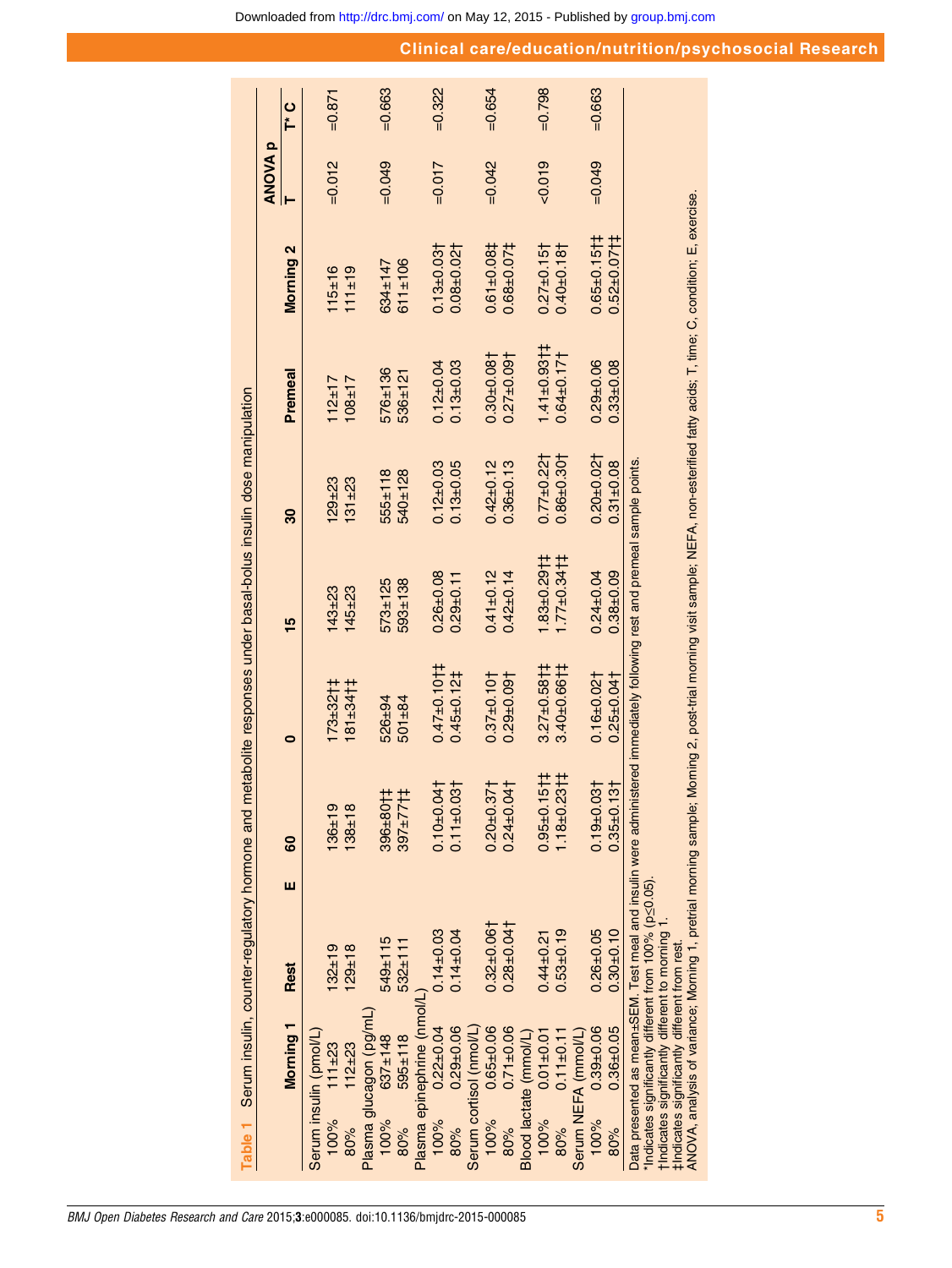#### Clinical care/education/nutrition/psychosocial Research

<span id="page-6-0"></span>

Figure 2 (A–C) Time-course changes in morning time fasted, and daytime (A) IL-6, (B) TNF- $\alpha$ , and (C) β-hydroxybutyrate concentrations. Data presented as mean ±SEM. Diamonds=100%, circles=80%. \*Indicates a significant difference in blood glucose between 100% and 80% (p≤0.05). Morning 1, baseline morning visit; Morning 2, next day morning visit; IL-6, interleukin 6; TNF-α, tumor necrosis factor α.

differences in any other metabolic markers ([table 1](#page-5-0) and figure 2). Blood glucose increased similarly following the pre-exercise meal and reduced rapid-acting insulin dose, such that concentrations immediately before exercise were similar ( $p=0.772$ ; fi[gure 1\)](#page-4-0).

Participants ran at an average speed of  $9.7\pm0.4$  km/h, completing 7.3±0.3 km and expending 738±48 kcal. Participants exercised at a similar intensity across trials (100% 74±0.1, 80% 73±0.1% VO2peak; p=0.993; 100% 78 $\pm$ 1, 80% 78 $\pm$ 2% HR<sub>peak</sub>; p=0.991) inducing comparable falls in blood glucose (100% Δ−6.4±0.4, 80% Δ−5.9  $\pm 0.6$  mmol/L; p=0.688; fi[gure 1](#page-4-0)). Blood glucose remained within euglycemic ranges up to the administration of the postexercise meal (p=0.180; fi[gure 1](#page-4-0)). There were no episodes of hypoglycemia or any requirement for carbohydrate supplementation during exercise or in the 60 min postexercise period under either condition. There were no conditional differences in metabolic parameters up to 60 min postexercise (figure 2 and [table 1](#page-5-0)).

The interstitial glucose responses following the evening laboratory visit are presented in figure 3. There was a significant condition×time interaction (p=0.002), and a



Figure 3 Time-course changes in interstitial glucose concentrations throughout the postlaboratory period. Data presented as mean±SEM. Black trace=100%, red trace=80%. \*Indicates a significant difference in interstitial glucose area under the curve between 100% and 80% ( $p \le 0.05$ ). Vertical dashed line break indicates late-evening, nocturnal or daytime periods.

significant time effect (p<0.001) for interstitial glucose concentrations over the course of the postexercise period. Following discharge from the laboratory, glycemia remained similar between conditions throughout the late evening (1–5 h postexercise; 19:30–00:30 h; figure 3) with interstitial glucose typically in euglycemic ranges prior to the consumption of the bedtime snack (figure 3). Furthermore, interstitial glucose concentrations were comparable immediately before sleep (figure 3), and all participants under both conditions were protected from hypoglycemia during this time.

With 100%, glycemia fell at ∼6 h postexercise (01:30 h) with the first hypoglycemic episode occurring at ∼8 h postexercise, during the night. The interstitial glucose nadir (100% 2.6±0.2 mmol/L) occurred at ∼8–12 h postexercise (02:45–06:45 h) and during the hours of sleep (figure 3). Conversely, glycemia was preserved throughout the night under 80% (figure 3). All participants under 80% were protected from nocturnal hypoglycemia, whereas nine participants (90%) experienced nocturnal hypoglycemia under 100% with three of those participants encountering two or more nocturnal hypoglycemic episodes. Moreover, total time spent in hypoglycemic ranges was significantly less under  $80\%$  (p<0.001), with more time spent euglycemic (80% 397±56, 100% 122±28 min; p<0.001).

Immediately on awakening (∼13 h postexercise; 07:30 h; figure 3), interstitial glucose was significantly less under 100% with participants typically in the hypoglycemic range (100% 3.3±0.6, 80% 8.1±0.6 mmol/L; p=0.008; figure 2). Fasted, resting venous blood glucose was significantly lower under  $100\%$  ( $100\%$  3.7 $\pm$ 0.3,  $80\%$ )  $7.7\pm0.9$  mmol/L; p<0.001; fi[gure 1\)](#page-4-0), and significantly less than concentrations measured on the morning before exercise  $(p<0.001)$ . In comparison, participants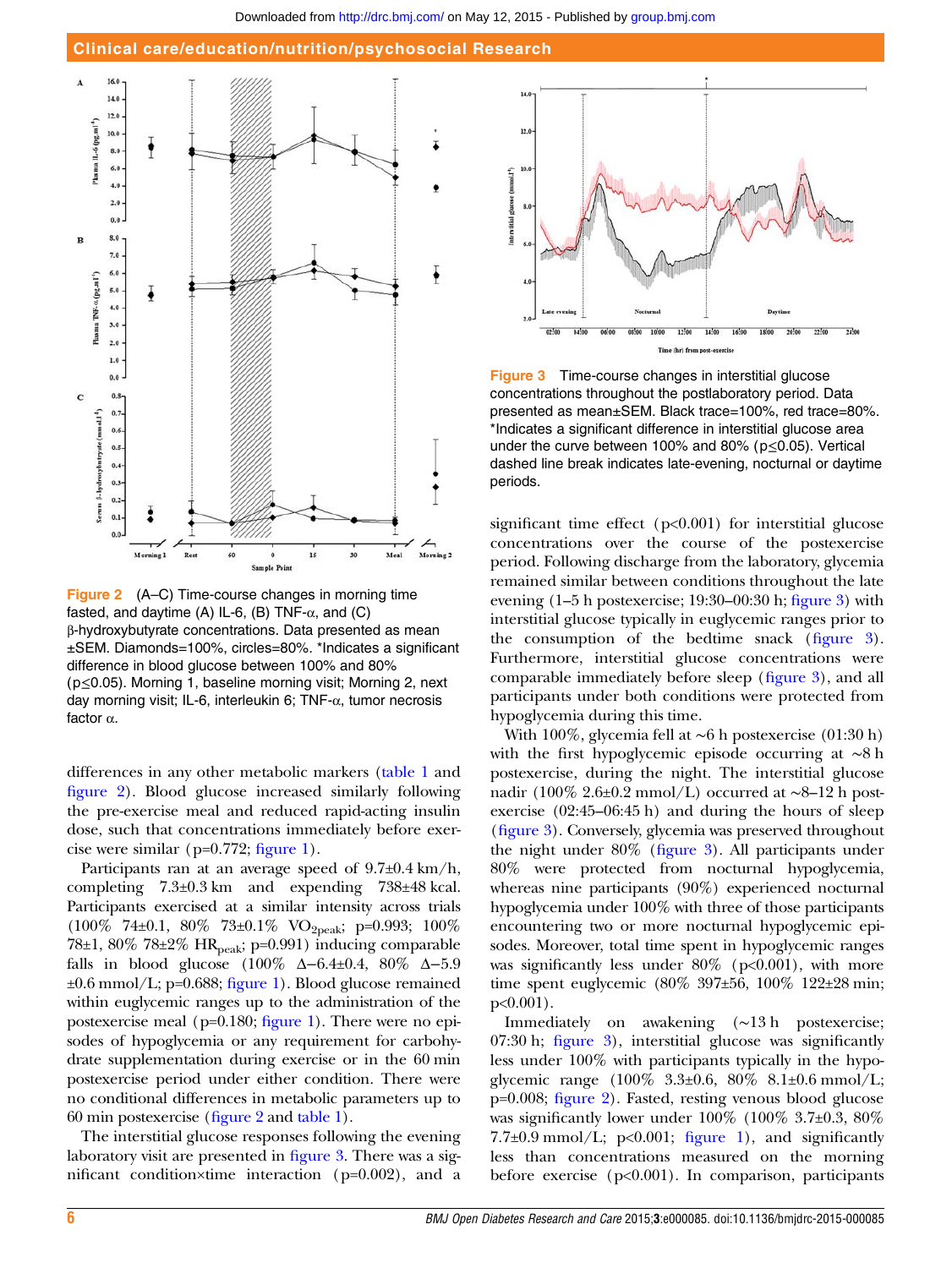under 80% were typically in the euglycemic range on awakening, and displayed similar blood glucose concentrations to the morning before exercise  $(p>0.05)$ . There were no differences is serum insulin at this time [\(table](#page-5-0) [1\)](#page-5-0), with concentrations similar to those elicited on the morning before exercise (p>0.05). There were no conditional differences in the temporal changes of counterregulatory hormones or metabolites during this time [\(table 1](#page-5-0) and fi[gure 2](#page-6-0)). In addition, TNF-α was unchanged in both conditions. IL-6 was significantly lower under 100% (fi[gure 2\)](#page-6-0), with concentrations under 80% remaining similar to both pretrial morning and trial resting samples (fi[gure 2\)](#page-6-0).

Over the course of the postexercise day, participants under 100% spent more time hypoglycemic (interstitial glucose <3.9 mmol/L:  $100\%$  264 $\pm$ 22 vs 80% 5 $\pm$ 6 min; p<0.001) and hyperglycemic (interstitial glucose >8.0 mmol/L: 100% 123±21 vs 80% 67±16 min; p=0.004) ranges, with less time in euglycemia (interstitial glucose 3.9–8.0 mmol/L: 100% 643±54 vs 80% 1048±71 min; p=0.007) than those under the 80% condition. During this time, total energy consumed was significantly greater under 100% (100% 1143±48, 80% 714±48 kcal; p<0.001), with increased contribution from carbohydrate (100% 76  $\pm 3$ , 80% 69 $\pm 3\%$ ; p=0.004). Levels of activity were similar between conditions with total number of steps comparable (100% 4231±102, 80% 4301±132 steps; p=0.602).

#### **DISCUSSION**

This study demonstrates that combining a reduced basalbolus insulin dose, along with low GI carbohydrate feeding, provides full protection from exercise-induced hypoglycemia for a total of 24 h after exercise. Notably, when basal insulin dose was reduced by 20%, there was a clear normalization of glycemia during the night, protecting all participants from nocturnal hypoglycemia with concomitant hyperglycemia. In addition, we show that adopting this strategy does not induce other metabolic disturbances.

To our knowledge, we have, for the first time, demonstrated that it is possible to completely avoid acute and late-nocturnal hypoglycemia in type 1 diabetes, despite performing a prolonged bout of moderate-to-vigorous intensity running (expending ∼740 kcal and running 7.3 km) exercise in the evening. In addition, we show that while protecting patients from hypoglycemia, it is also possible to reduce exposure to hyperglycemia. Typically, preventing hypoglycemia after exercise occurs as a consequence of inducing hyperglycemia;<sup>8 9 20 21 25</sup> avoidance of this is critical for long-term diabetes management, especially if exercise is to be performed regularly and consistently. We required our participants to reduce the total amount of basal insulin by 20% (∼7 IU), in addition to reducing pre-exercise and post-exercise prandially administered rapid-acting insulin dose, and consuming low GI carbohydrates after exercise, to achieve this. As this is a strategy that can be readily communicated to patients, these data have considerable

clinical relevance. Effectively managing the risk of hypoglycemia and normalizing glycemia following exercise is critical for safe long-term exercise adherence, and potentially improvements in wider diabetes management.

Differences in glycemia did not become apparent until ∼6 h postexercise, suggesting that reducing total basal insulin dose does not alter acute postprandial glucose handling or acute glycemic control following exercise. Beyond ∼6 h postexercise, interstitial glucose concentrations began to fall under the non-reduced basal insulin condition with the first episode of hypoglycemia occurring at ∼8 h postexercise (∼02:00 h). Further falls in glycemia were evident during the night, such that 90% of patients experienced nocturnal hypoglycemia when basal dose was not reduced. This is in keeping with our previ-ous findings<sup>78</sup> and those of others,<sup>[10](#page-8-0)</sup> and highlights that falls in glycemia during the night cannot be prevented when employing prandial adjustments only. Conversely, when a basal reduction is employed in combination with acute prandial adjustments, glycemic control is maintained throughout the evening and night, protecting all patients from hypoglycemia.

We also set out to assess the implication of employing such a basal-bolus insulin reduction and carbohydrate feeding strategy on the wider metabolic milieu. We have previously shown that substantially reducing pre-exercise and postexercise rapid-acting insulin dose does not cause clinically meaningful increases in β-hydroxybutyrate  $(>1.0 \text{ mmol/L})$ ,<sup>[20](#page-8-0)</sup> and when these reductions are applied in concert with the consumption of a low GI postexercise meal, the appearance of IL-6 and TNF- $\alpha$  is also reduced.<sup>[7](#page-8-0)</sup> We now demonstrate that when these alterations to prandial rapid-acting insulin and meal composition are made in combination with a reduction in basal insulin dose, ketonemia is not raised and there are no other metabolic or counter-regulatory hormone disturbances. An important observation was the response in inflammatory cytokines following the intervention as the avoidance of inflammation is important for preventing the early onset of diabetes-related complications.<sup>[26](#page-8-0)</sup>

With our relatively small sample size, it was not possible to compare insulin types and timing of administration. However, further research is planned to investigate this aim. It is also important to consider method of insulin delivery also. The participants in this study were treated on a basal-bolus regimen, and therefore study findings may differ in patients treated with CSII therapy. Despite this, our findings are likely to carry practical implications which could be of use to patients across treatment regimens. Importantly, our patients were wellcontrolled and physically active males performing a single bout of continuous aerobic exercise; outcomes pertaining to acute and late-onset hypoglycemia may differ in less well-controlled, less active patients, females, and following different forms of exercise. Indeed, recent data suggest that not all patients choose to consume a bedtime snack, and that this should not necessarily be recommended systematically, but prescribed in an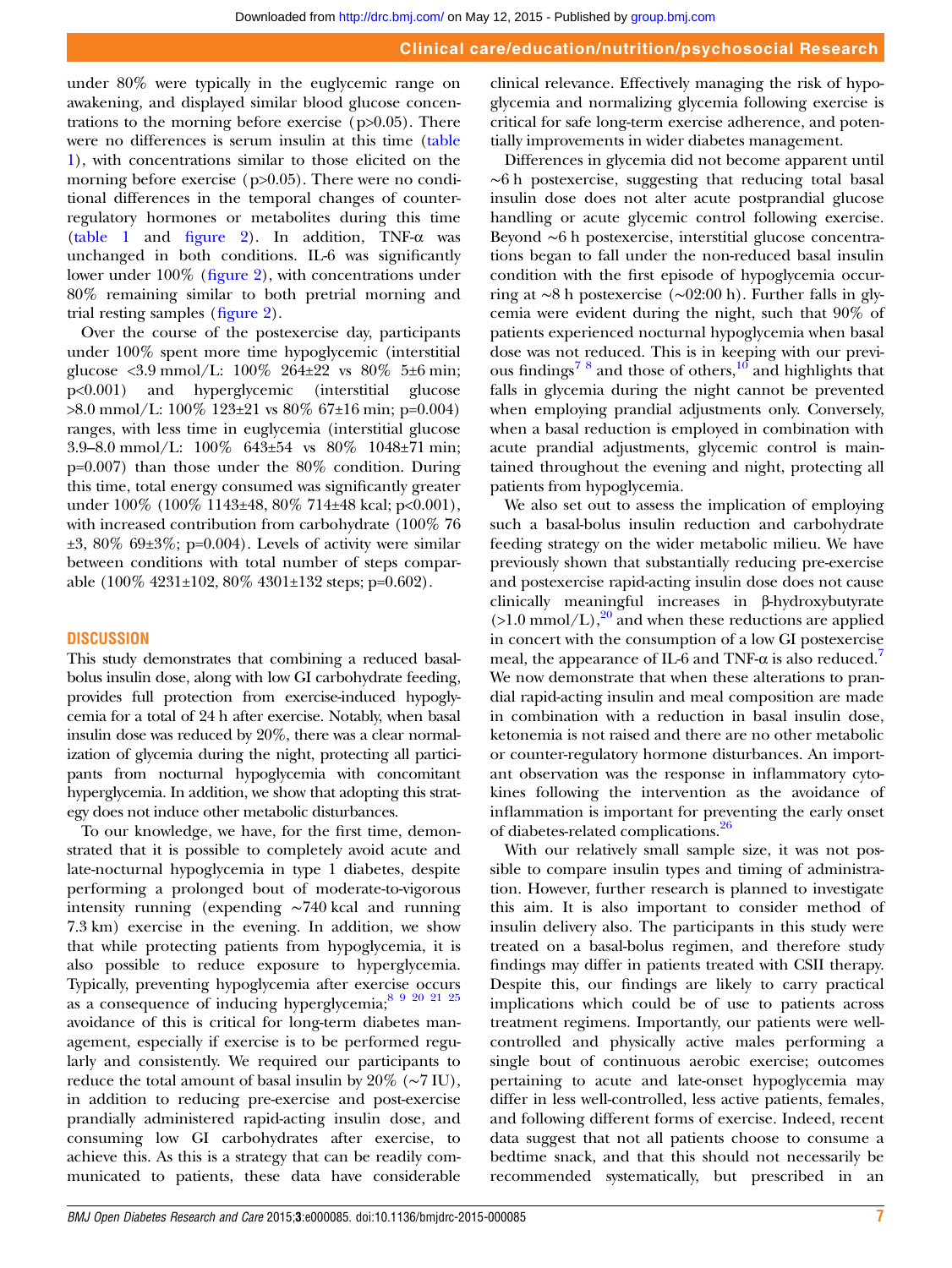#### <span id="page-8-0"></span>Clinical care/education/nutrition/psychosocial Research

individualized manner. $27$  We suggest that patients tailor these strategies to their individual self-monitoring plans and exercise habits. Indeed, because of the complexity of type 1 diabetes and postexercise glucose regulation, a degree of individual trial and error will remain. Nevertheless, this should not detract from the clinical importance of these findings. Exercise participation rates for patients with type 1 diabetes are significantly lower than their age-matched and gender-matched nondiabetic counterparts, $^{28}$  and helping patients better manage their blood glucose control after exercise could encourage those fearing exercise-induced hypoglycemia to engage in regular physical activity.

In summary, this is the first study to demonstrate that exercise-induced hypoglycemia can be avoided, without exposure to hyperglycemia, when people with type 1 diabetes employ a combined basal-bolus insulin reduction and low GI carbohydrate feeding strategy. This strategy does not significantly augment ketonemia or cause other metabolic disturbances.

Acknowledgements The authors thank the study participants for their time, effort, and commitment, as well as the research team at the National Institute for Health Research Clinical Research Facility, Newcastle-upon-Tyne, for their assistance.

Contributors MDC and DJW contributed to the study concept and design, researched data, and wrote the manuscript. MW and JAS contributed to participant recruitment and reviewed and edited the manuscript. JTG aided in data collection and data analysis. EJS contributed to the study concept and design, provided materials and reviewed and edited the manuscript. RMB and DT analyzed data and reviewed the manuscript. DJW is the guarantor of this work and, as such, had full access to all of the data in the study and takes responsibility for the integrity of the data and accuracy of data analysis.

Funding This study was funded by the Northumbria University Strategic Investment Fund.

Competing interests None.

Ethics approval NHS Research Ethics.

Provenance and peer review Not commissioned; externally peer reviewed.

Data sharing statement No additional data are available.

**Open Access** This is an Open Access article distributed in accordance with the Creative Commons Attribution Non Commercial (CC BY-NC 4.0) license, which permits others to distribute, remix, adapt, build upon this work noncommercially, and license their derivative works on different terms, provided the original work is properly cited and the use is non-commercial. See: [http://](http://creativecommons.org/licenses/by-nc/4.0/) [creativecommons.org/licenses/by-nc/4.0/](http://creativecommons.org/licenses/by-nc/4.0/)

#### **REFERENCES**

- 1. American Diabetes Association. Diagnosis and classification of diabetes mellitus. Diabetes Care 2011;27:S5-S10.
- 2. Chu L, Hamilton J, Riddell MC. Clinical management of the physically active patient with type 1 diabetes. [Phys Sports Med](http://dx.doi.org/10.3810/psm.2011.05.1896) 2011;39:64-77.
- 3. Metcalf KM, Singhvi A, Tsalikian E, et al. Effects of moderate-tovigorous intensity physical activity on overnight and next-day hypoglycemia in active adolescents with type 1 diabetes. [Diabetes](http://dx.doi.org/10.2337/dc13-1973) [Care](http://dx.doi.org/10.2337/dc13-1973) 2014;37:1272-8.
- 4. Brazeau AS, Rabasa-Lhoret R, Strychar I, et al. Barriers to physical activity among patients with type 1 diabetes. [Diabetes Care](http://dx.doi.org/10.2337/dc08-0720) 2008;31:2108–9.
- 5. Tsalikian E, Mauras N, Beck RW, et al. Impact of exercise on overnight glycemic control in children with type 1 diabetes mellitus. [J Pediatr](http://dx.doi.org/10.1016/j.jpeds.2005.04.065) 2005;147:528–34.
- 6. Briscoe VJ, Tate DB, Davis SN. Type 1 diabetes: exercise and hypoglycemia. [Appl Physiol Nutr Metab](http://dx.doi.org/10.1139/H07-025) 2007;32:576-82.
- 7. Campbell MD, Walker M, Trenell MI, et al. A low-glycemic index meal and bedtime snack prevents postprandial hyperglycemia and associated rises in inflammatory markers, providing protection from early but not late nocturnal hypoglycemia following evening exercise in type 1 diabetes. [Diabetes Care](http://dx.doi.org/10.2337/dc14-0186) 2014;37:1845–53.
- 8. Campbell MD, Walker M, Trenell MI, et al. Large pre- and postexercise rapid-acting insulin reductions preserves glycemia and prevents early-but not late-onset hypoglycemia in patients with type 1 diabetes. [Diabetes Care](http://dx.doi.org/10.2337/dc12-2467) 2013;36:2217-24.
- West DJ, Morton RD, Bain SC, et al. Blood glucose responses to reductions in pre-exercise rapid-acting insulin for 24 h after running in individuals with type 1 diabetes. [J Sports Sci](http://dx.doi.org/10.1080/02640411003734093) 2010;28:781–8.
- 10. McMahon SK, Ferreira LD, Ratnam N, et al. Glucose requirements to maintain euglycemia after moderate-intensity afternoon exercise in adolescents with type 1 diabetes are increased in a biphasic manner. [J Clin Endocrinol Metab](http://dx.doi.org/10.1210/jc.2006-2263) 2007;92:963–8.
- 11. Campbell M, West D, Bain S, et al. Simulated games activity vs continuous running exercise: a novel comparison of the glycemic and metabolic responses in T1DM patients. Scand J Med Sci Sports 2015;25:216–22.
- 12. Gallen I. Type 1 diabetes. Springer, 2012.<br>13. Edelmann E. Staudner V. Bachmann W. 6
- Edelmann E, Staudner V, Bachmann W, et al. Exercise-induced hypoglycaemia and subcutaneous insulin infusion. [Diabet Med](http://dx.doi.org/10.1111/j.1464-5491.1986.tb00808.x) 1986;3:526–31.
- 14. Sonnenberg G, Kemmer F, Berger M. Exercise in type 1 (insulin-dependent) diabetic patients treated with continuous subcutaneous insulin infusion. [Diabetologia](http://dx.doi.org/10.1007/BF00400572) 1990;33:696-703.
- 15. Admon G, Weinstein Y, Falk B, et al. Exercise with and without an insulin pump among children and adolescents with type 1 diabetes mellitus. [Pediatrics](http://dx.doi.org/10.1542/peds.2004-2428) 2005;116:348-55.
- 16. Tsalikian E, Kollman C, Tamborlane W, et al. Prevention of hypoglycemia during exercise in children with type 1 diabetes by suspending basal insulin. [Diabetes Care](http://dx.doi.org/10.2337/dc06-0495) 2006;29:2200-4.
- 17. Clarke WL, Cox DJ, Gonder-Frederick LA, et al. Reduced awareness of hypoglycemia in adults with IDDM: a prospective study of hypoglycemic frequency and associated symptoms. [Diabetes](http://dx.doi.org/10.2337/diacare.18.4.517) [Care](http://dx.doi.org/10.2337/diacare.18.4.517) 1995;18:517–22.
- Keenan DB, Mastrototaro JJ, Zisser H, et al. Accuracy of the Enlite 6-day glucose sensor with guardian and Veo calibration algorithms. [Diabetes Technol Ther](http://dx.doi.org/10.1089/dia.2011.0199) 2012;14:225-31.
- 19. Robertson K, Adolfsson P, Scheiner G, et al. Exercise in children and adolescents with diabetes. [Pediatr Diabetes](http://dx.doi.org/10.1111/j.1399-5448.2009.00567.x) 2009;10(s12): 154–68.
- 20. Campbell MD, Walker M, Trenell MI, et al. Metabolic implications when employing heavy pre-and post-exercise rapid-acting insulin reductions to prevent hypoglycaemia in type 1 diabetes patients: a randomised clinical trial. [PLoS ONE](http://dx.doi.org/10.1371/journal.pone.0097143) 2014;9:e97143. [http://journals.plos.org/plosone/article?id=10.1371/journal.pone.](http://journals.plos.org/plosone/article?id=10.1371/journal.pone.0097143) [0097143](http://journals.plos.org/plosone/article?id=10.1371/journal.pone.0097143) (accessed 18 Jan 2015).
- 21. West DJ, Stephens JW, Bain SC, et al. A combined insulin reduction and carbohydrate feeding strategy 30 min before running best preserves blood glucose concentration after exercise through improved fuel oxidation in type 1 diabetes mellitus. [J Sports Sci](http://dx.doi.org/10.1080/02640414.2010.531753) 2011;29:279–89.
- 22. Medicine ACoS. ACSM's guidelines for exercise testing and prescription. Lippincott Williams & Wilkins, 2013.
- 23. Dill D, Costill DL. Calculation of percentage changes in volumes of blood, plasma, and red cells in dehydration. J Appl Physiol 1974;37:247–8.
- 24. Wolever TM, Jenkins D. The use of the glycemic index in predicting the blood glucose response to mixed meals. Am J Clin Nutr 1986;43:167–72.
- 25. West D, Morton R, Stephens J, et al. Isomaltulose improves post-exercise glycemia by reducing CHO oxidation in T1DM. [J Med](http://dx.doi.org/10.1249/MSS.0b013e3181eb6147) [Sci Sports Exerc](http://dx.doi.org/10.1249/MSS.0b013e3181eb6147) 2011;43:204-10.
- 26. Rosa JS, Oliver SR, Flores RL, et al. Altered inflammatory, oxidative, and metabolic responses to exercise in pediatric obesity and type 1 diabetes. [Pediatr Diabetes](http://dx.doi.org/10.1111/j.1399-5448.2010.00724.x) 2011;12:464-72.
- 27. Desjardins K, Brazeau AS, Strychar I. Are bedtime nutritional strategies effective in preventing nocturnal hypoglycaemia in patients with type 1 diabetes? [Diabetes Obes Metab](http://dx.doi.org/10.1111/dom.12232) 2014;16:577–87.
- 28. Plotnikoff RC, Taylor LM, Wilson PM, et al. Factors associated with physical activity in Canadian adults with diabetes. Med [Sci Sports](http://dx.doi.org/10.1249/01.mss.0000228937.86539.95) [Exerc](http://dx.doi.org/10.1249/01.mss.0000228937.86539.95) 2006;38:1526–34.